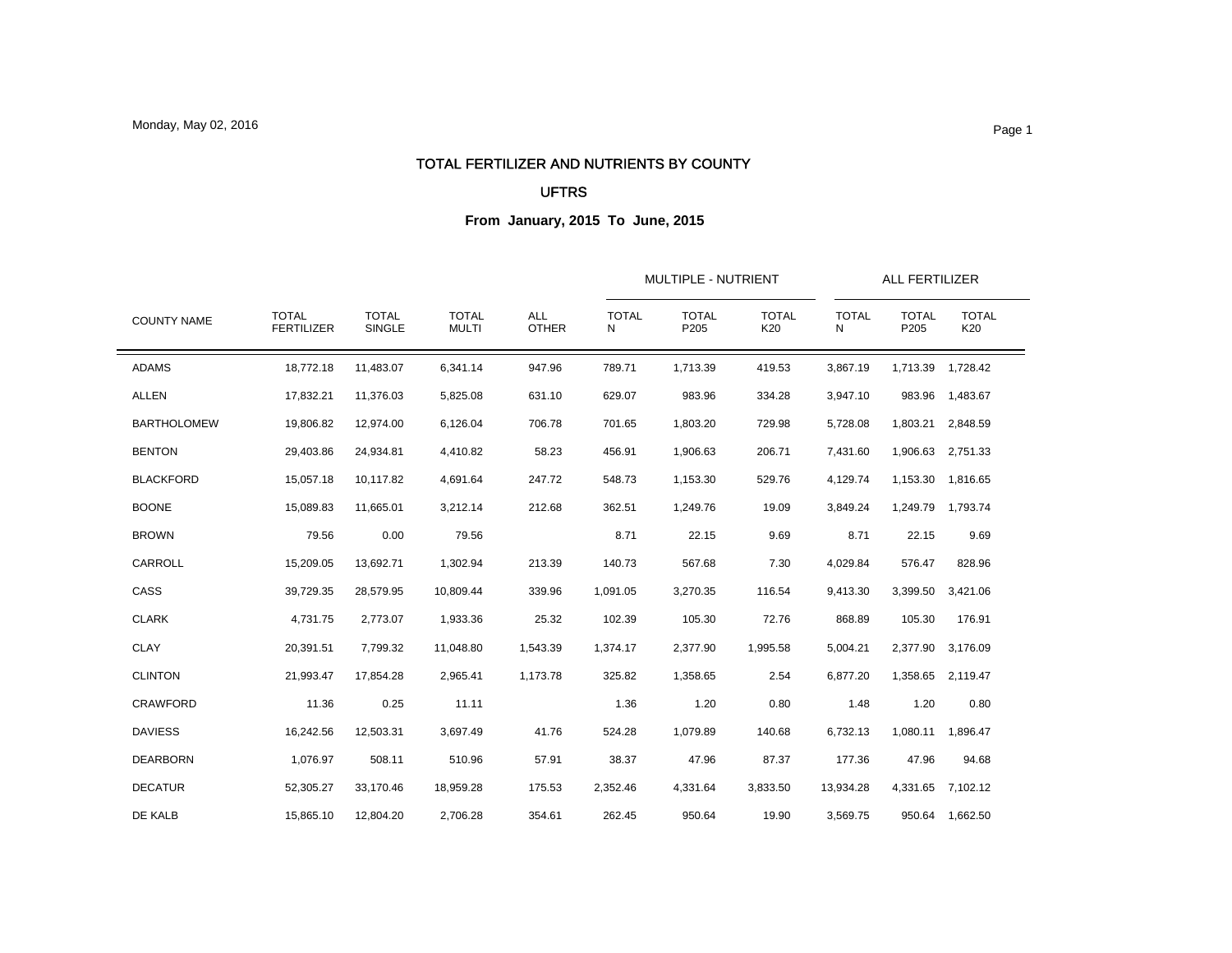Monday, May 02, 2016 Page 2

#### TOTAL FERTILIZER AND NUTRIENTS BY COUNTY

### UFTRS

| <b>COUNTY NAME</b> |                                   |                        |                              | <b>ALL</b><br><b>OTHER</b> |                   | <b>MULTIPLE - NUTRIENT</b> | <b>ALL FERTILIZER</b> |                   |                      |                     |
|--------------------|-----------------------------------|------------------------|------------------------------|----------------------------|-------------------|----------------------------|-----------------------|-------------------|----------------------|---------------------|
|                    | <b>TOTAL</b><br><b>FERTILIZER</b> | <b>TOTAL</b><br>SINGLE | <b>TOTAL</b><br><b>MULTI</b> |                            | <b>TOTAL</b><br>N | <b>TOTAL</b><br>P205       | <b>TOTAL</b><br>K20   | <b>TOTAL</b><br>N | <b>TOTAL</b><br>P205 | <b>TOTAL</b><br>K20 |
| DELAWARE           | 18,087.55                         | 12,090.39              | 5,551.75                     | 445.41                     | 501.71            | 1,824.34                   | 619.81                | 4,138.24          |                      | 1,824.34 2,819.54   |
| <b>DUBOIS</b>      | 20,818.97                         | 17,691.43              | 3,077.98                     | 49.56                      | 429.24            | 1,061.06                   | 52.74                 | 6,487.51          |                      | 1,061.07 2,683.13   |
| <b>ELKHART</b>     | 18,173.59                         | 13,724.20              | 4,229.46                     | 219.94                     | 504.59            | 923.61                     | 218.99                | 4,085.80          | 923.87               | 1,521.56            |
| <b>FAYETTE</b>     | 6,140.27                          | 4,484.88               | 1,640.00                     | 15.39                      | 189.11            | 480.48                     | 250.38                | 1,430.54          | 480.48               | 649.30              |
| <b>FLOYD</b>       | 711.57                            | 50.73                  | 625.35                       | 35.49                      | 32.85             | 19.02                      | 21.12                 | 44.04             | 19.02                | 27.85               |
| <b>FOUNTAIN</b>    | 15,839.37                         | 11,905.92              | 3,906.26                     | 27.20                      | 388.35            | 1,198.24                   | 760.38                | 4,469.09          | 1,198.26             | 1,799.48            |
| <b>FRANKLIN</b>    | 4,537.83                          | 2,418.54               | 1,581.53                     | 537.76                     | 211.70            | 529.75                     | 151.29                | 781.17            | 529.75               | 537.21              |
| <b>FULTON</b>      | 26,548.51                         | 21,691.92              | 4,731.34                     | 125.25                     | 530.52            | 1,965.26                   | 114.13                | 6,455.19          | 2,009.14             | 4,380.97            |
| <b>GIBSON</b>      | 21,475.94                         | 16,048.75              | 5,282.92                     | 144.26                     | 756.69            | 1,863.77                   | 90.46                 | 7,088.92          |                      | 1,863.77 2,627.16   |
| <b>GRANT</b>       | 6,404.44                          | 4,191.71               | 2,194.51                     | 18.22                      | 209.06            | 782.13                     | 7.06                  | 1,458.09          |                      | 782.13 1,053.99     |
| <b>GREENE</b>      | 7,498.90                          | 5,569.26               | 1,901.13                     | 28.50                      | 290.84            | 762.64                     | 15.94                 | 2,408.44          |                      | 762.65 1,278.82     |
| <b>HAMILTON</b>    | 16,192.84                         | 7,766.04               | 8,282.59                     | 144.21                     | 1,300.26          | 836.97                     | 422.61                | 4,056.99          |                      | 837.16 1,213.74     |
| <b>HANCOCK</b>     | 15,213.37                         | 11,239.43              | 3,460.50                     | 513.44                     | 401.40            | 1,432.27                   | 22.26                 | 4,268.05          |                      | 1,432.27 2,683.97   |
| <b>HARRISON</b>    | 15,106.94                         | 11,160.71              | 3,800.56                     | 145.67                     | 617.49            | 1,567.91                   | 42.76                 | 3,336.74          | 1,567.91             | 2,088.01            |
| <b>HENDRICKS</b>   | 7,926.27                          | 4,363.49               | 3,446.33                     | 116.46                     | 417.32            | 982.75                     | 53.54                 | 1,151.73          | 982.76               | 1,603.88            |
| <b>HENRY</b>       | 15,080.73                         | 10,840.27              | 4,151.74                     | 88.72                      | 449.51            | 1,384.65                   | 252.70                | 3,418.22          |                      | 1,384.65 1,895.46   |
| <b>HOWARD</b>      | 13,630.30                         | 11,316.41              | 2.094.44                     | 219.45                     | 254.59            | 623.50                     | 27.89                 | 3,214.86          | 623.50               | 920.94              |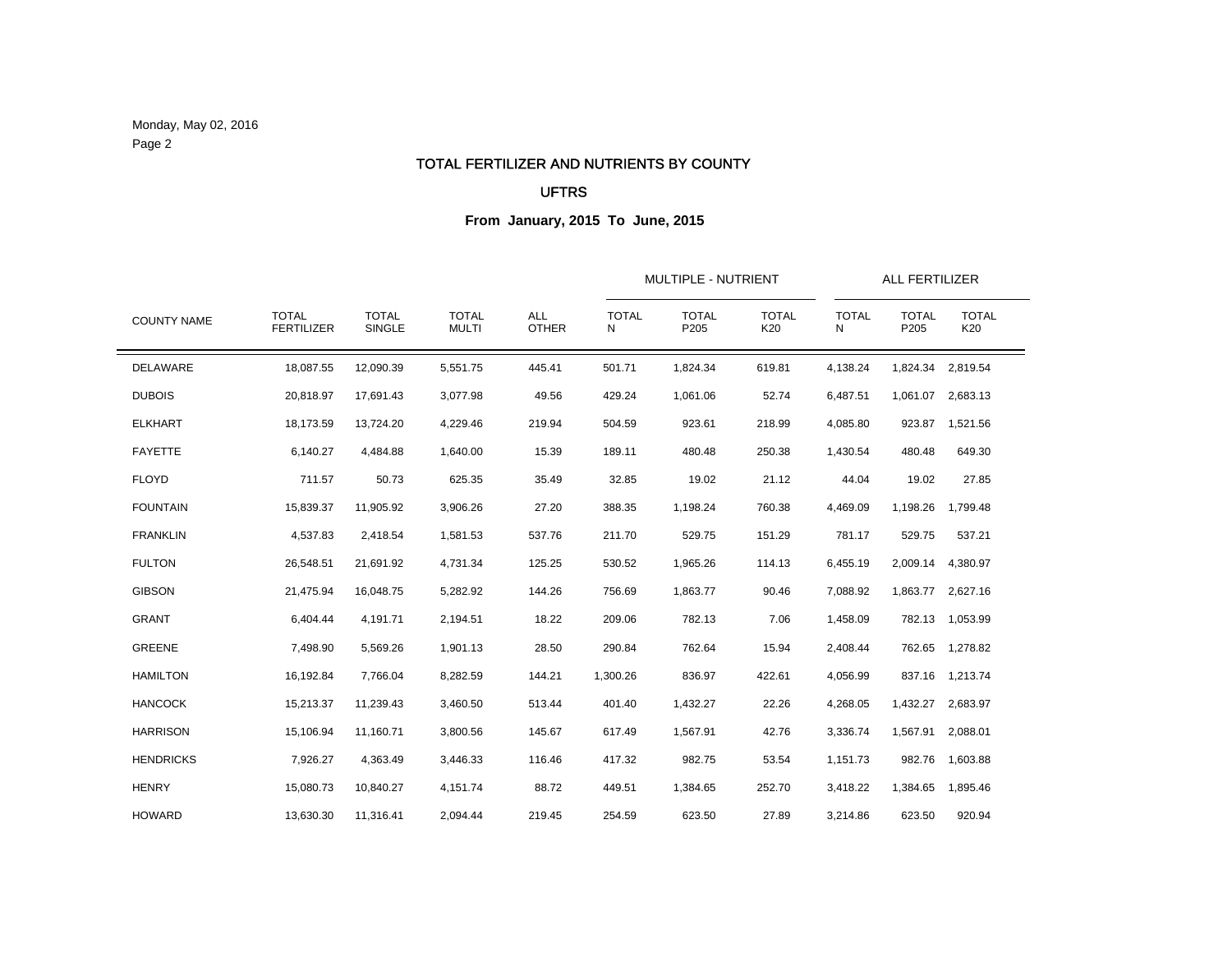### TOTAL FERTILIZER AND NUTRIENTS BY COUNTY

#### UFTRS

| <b>COUNTY NAME</b> |                                   |                        |                              |                            |                   | MULTIPLE - NUTRIENT  |                     | ALL FERTILIZER    |                      |                     |  |
|--------------------|-----------------------------------|------------------------|------------------------------|----------------------------|-------------------|----------------------|---------------------|-------------------|----------------------|---------------------|--|
|                    | <b>TOTAL</b><br><b>FERTILIZER</b> | <b>TOTAL</b><br>SINGLE | <b>TOTAL</b><br><b>MULTI</b> | <b>ALL</b><br><b>OTHER</b> | <b>TOTAL</b><br>N | <b>TOTAL</b><br>P205 | <b>TOTAL</b><br>K20 | <b>TOTAL</b><br>N | <b>TOTAL</b><br>P205 | <b>TOTAL</b><br>K20 |  |
| <b>HUNTINGTON</b>  | 17,783.41                         | 12,389.34              | 4,780.02                     | 614.06                     | 486.76            | 1,724.53             | 279.75              | 4,984.20          | 1,724.53             | 1,945.55            |  |
| <b>JACKSON</b>     | 53,727.40                         | 34,389.73              | 18,889.75                    | 447.91                     | 1,993.08          | 4,646.35             | 1,572.50            | 10,952.66         | 4,646.35             | 7,920.69            |  |
| <b>JASPER</b>      | 31,185.76                         | 26,063.66              | 4,986.61                     | 135.49                     | 617.87            | 1,737.83             | 81.63               | 8,365.52          | 1,737.83             | 4,093.40            |  |
| JAY                | 14,683.81                         | 10,373.35              | 3,507.25                     | 803.22                     | 376.45            | 1,179.96             | 248.22              | 3,651.21          | 1,179.96             | 1.677.41            |  |
| <b>JEFFERSON</b>   | 2,011.49                          | 1,049.07               | 923.75                       | 38.67                      | 100.33            | 146.47               | 146.12              | 323.23            | 146.47               | 320.20              |  |
| <b>JENNINGS</b>    | 2,564.49                          | 1,299.89               | 1,120.14                     | 144.47                     | 93.76             | 168.94               | 154.93              | 689.47            | 168.94               | 293.29              |  |
| <b>JOHNSON</b>     | 21,906.19                         | 11,582.45              | 7,760.97                     | 2,562.77                   | 943.65            | 1,612.94             | 1,419.63            | 6,328.04          | 1,613.05             | 2,736.86            |  |
| <b>KNOX</b>        | 41,554.31                         | 24,101.95              | 16,636.45                    | 815.91                     | 1,990.55          | 3,595.63             | 1,902.89            | 10,701.36         | 3,595.63             | 4,147.77            |  |
| <b>KOSCIUSKO</b>   | 31,170.97                         | 24,232.61              | 6,517.66                     | 420.71                     | 630.74            | 1,714.06             | 431.89              | 6,585.39          | 1,790.51             | 3,045.44            |  |
| LAGRANGE           | 29,870.31                         | 21,072.42              | 8,040.18                     | 757.71                     | 957.79            | 1,586.98             | 480.59              | 5,516.11          | 1,589.58             | 2,841.85            |  |
| LAKE               | 13,647.35                         | 7,983.25               | 5,564.27                     | 99.83                      | 713.05            | 995.88               | 119.39              | 2,486.72          | 995.88               | 1,880.53            |  |
| LA PORTE           | 33,087.52                         | 23,284.46              | 8,068.59                     | 1,734.47                   | 1,119.58          | 2,373.25             | 133.81              | 8,586.79          | 2,405.14             | 4,392.35            |  |
| LAWRENCE           | 7,797.02                          | 5,755.56               | 2,038.97                     | 2.48                       | 327.59            | 817.16               | 7.95                | 1,713.53          | 817.16               | 1,346.95            |  |
| <b>MADISON</b>     | 22,198.86                         | 17.821.35              | 4,353.66                     | 23.84                      | 427.38            | 1,460.39             | 44.62               | 7,110.43          | 1,460.39             | 2.485.33            |  |
| <b>MARION</b>      | 10,603.54                         | 1,870.81               | 8,093.56                     | 639.17                     | 777.68            | 227.09               | 197.18              | 1,159.40          | 228.14               | 380.58              |  |
| <b>MARSHALL</b>    | 24,360.94                         | 19,445.93              | 4,797.10                     | 117.91                     | 619.70            | 1,718.64             | 99.79               | 7,787.86          | 1,752.40             | 3,156.76            |  |
| <b>MARTIN</b>      | 7,134.59                          | 6,176.36               | 950.27                       | 7.97                       | 144.67            | 392.60               | 6.62                | 2,217.05          | 392.60               | 743.41              |  |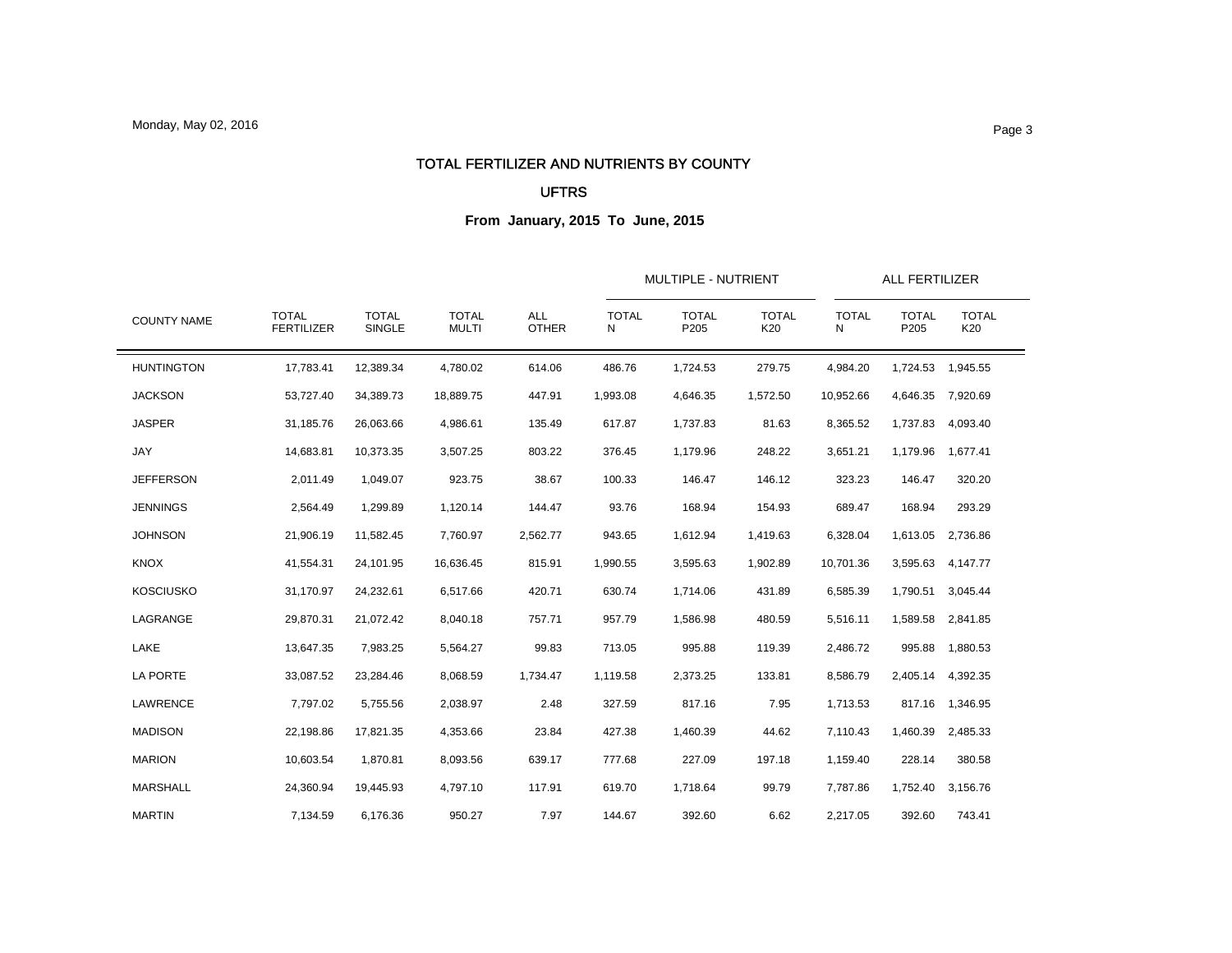Monday, May 02, 2016 Page 4

#### TOTAL FERTILIZER AND NUTRIENTS BY COUNTY

### UFTRS

|                    |                                   |                        |                              |                            |                   | MULTIPLE - NUTRIENT  |                     |                   | ALL FERTILIZER       |                     |  |
|--------------------|-----------------------------------|------------------------|------------------------------|----------------------------|-------------------|----------------------|---------------------|-------------------|----------------------|---------------------|--|
| <b>COUNTY NAME</b> | <b>TOTAL</b><br><b>FERTILIZER</b> | <b>TOTAL</b><br>SINGLE | <b>TOTAL</b><br><b>MULTI</b> | <b>ALL</b><br><b>OTHER</b> | <b>TOTAL</b><br>N | <b>TOTAL</b><br>P205 | <b>TOTAL</b><br>K20 | <b>TOTAL</b><br>N | <b>TOTAL</b><br>P205 | <b>TOTAL</b><br>K20 |  |
| <b>MIAMI</b>       | 19,837.24                         | 16,360.96              | 3,411.17                     | 65.11                      | 440.08            | 1,304.37             | 11.74               | 4,726.22          | 1,304.37             | 2,103.75            |  |
| <b>MONROE</b>      | 1,204.21                          | 145.39                 | 492.41                       | 566.40                     | 42.43             | 8.81                 | 13.74               | 51.58             | 8.82                 | 13.92               |  |
| <b>MONTGOMERY</b>  | 38,560.44                         | 29,600.02              | 8,914.47                     | 45.95                      | 903.17            | 3,536.11             | 645.72              | 10,443.26         | 3,536.11             | 3,533.80            |  |
| <b>MORGAN</b>      | 3,389.35                          | 2,036.46               | 1,237.97                     | 114.92                     | 120.87            | 382.44               | 12.64               | 889.51            | 383.34               | 480.97              |  |
| <b>NEWTON</b>      | 28,725.92                         | 22,729.54              | 5,954.24                     | 42.14                      | 626.55            | 2,003.50             | 472.53              | 6,677.13          | 2,003.93             | 3,274.46            |  |
| <b>NOBLE</b>       | 14,625.41                         | 10,688.19              | 3,765.06                     | 172.16                     | 497.49            | 893.76               | 291.06              | 3,025.11          | 894.54               | 1,745.60            |  |
| OHIO               | 252.93                            | 48.10                  | 201.79                       | 3.05                       | 18.47             | 34.67                | 32.57               | 31.89             | 34.67                | 32.69               |  |
| ORANGE             | 1,260.41                          | 932.43                 | 326.18                       | 1.80                       | 53.73             | 129.66               | 0.91                | 222.28            | 129.66               | 235.34              |  |
| <b>OWEN</b>        | 337.28                            | 252.51                 | 83.56                        | 1.20                       | 7.89              | 31.51                | 0.21                | 90.54             | 31.51                | 42.20               |  |
| <b>PARKE</b>       | 10,491.75                         | 6,783.80               | 2,732.88                     | 975.06                     | 214.37            | 936.64               | 402.63              | 2,797.82          | 937.22               | 1,448.72            |  |
| PERRY              | 668.64                            | 422.81                 | 236.96                       | 8.87                       | 29.56             | 70.09                | 1.86                | 154.88            | 70.09                | 91.02               |  |
| <b>PIKE</b>        | 3,105.80                          | 2,440.25               | 664.68                       | 0.88                       | 113.56            | 295.32               | 0.88                | 919.94            | 295.32               | 388.36              |  |
| <b>PORTER</b>      | 90,424.42                         | 66,693.17              | 16,092.25                    | 7,639.00                   | 2,098.76          | 5,352.86             | 228.75              | 29,611.46         | 5,352.86             | 6,789.92            |  |
| <b>POSEY</b>       | 38,679.35                         | 30,149.43              | 8,251.46                     | 278.47                     | 1,169.82          | 2,444.39             | 575.66              | 11,800.48         | 2,444.39             | 3,670.31            |  |
| <b>PULASKI</b>     | 39,664.22                         | 31,610.37              | 7,895.55                     | 158.31                     | 885.82            | 3,220.47             | 31.85               | 10,184.75         | 3,220.47             | 6,329.21            |  |
| <b>PUTNAM</b>      | 9,939.50                          | 6,138.01               | 2,605.93                     | 1,195.56                   | 271.49            | 893.38               | 266.80              | 1,966.69          | 893.38               | 1,084.23            |  |
| <b>RANDOLPH</b>    | 25,156.16                         | 19,017.84              | 5,664.13                     | 474.20                     | 633.95            | 2,106.97             | 285.92              | 5,214.16          | 2,106.97             | 3,097.73            |  |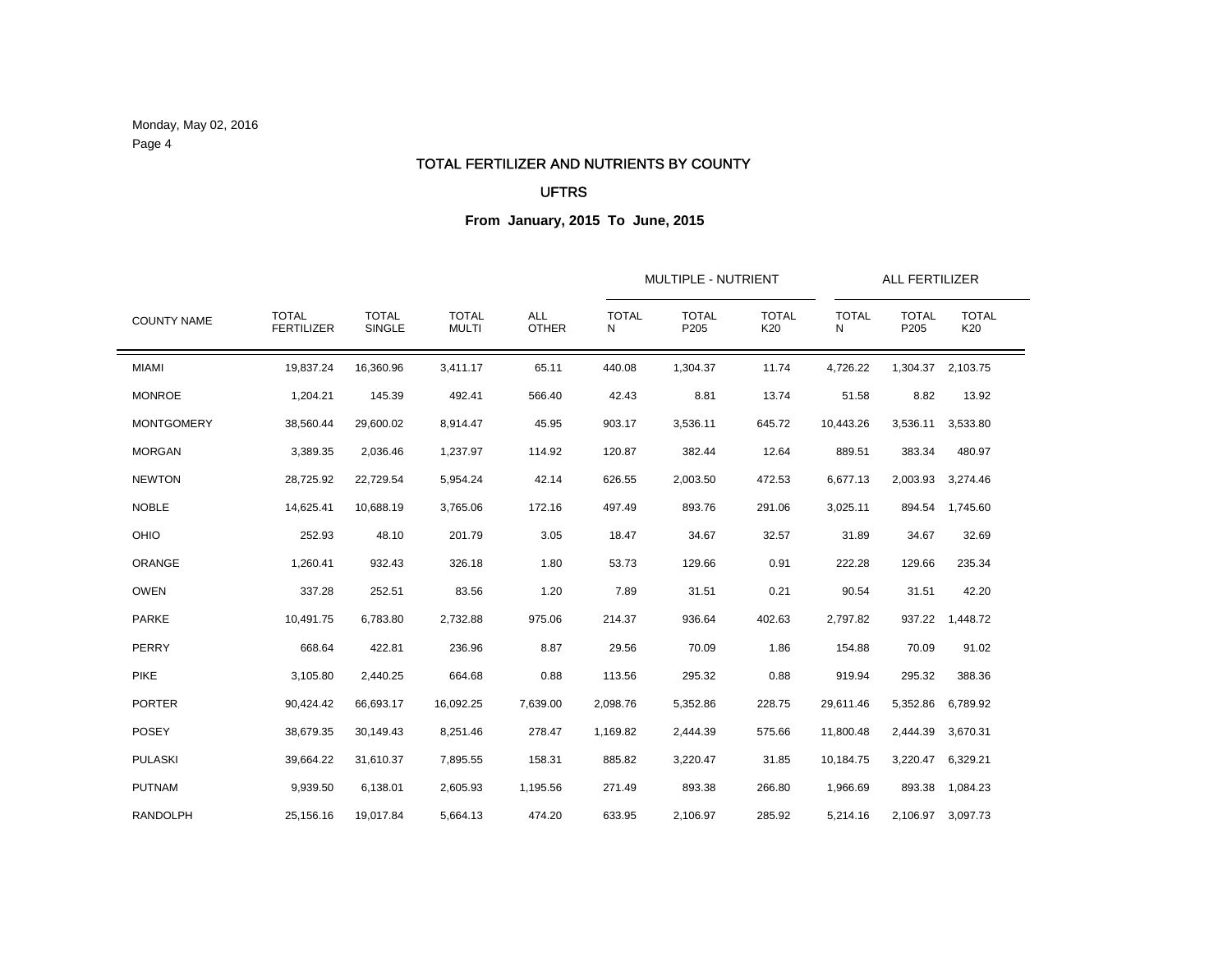### TOTAL FERTILIZER AND NUTRIENTS BY COUNTY

### UFTRS

| <b>COUNTY NAME</b> |                                   |                        |                              | <b>ALL</b><br><b>OTHER</b> |                   | <b>MULTIPLE - NUTRIENT</b> |                     |                   | <b>ALL FERTILIZER</b> |                     |  |  |
|--------------------|-----------------------------------|------------------------|------------------------------|----------------------------|-------------------|----------------------------|---------------------|-------------------|-----------------------|---------------------|--|--|
|                    | <b>TOTAL</b><br><b>FERTILIZER</b> | <b>TOTAL</b><br>SINGLE | <b>TOTAL</b><br><b>MULTI</b> |                            | <b>TOTAL</b><br>N | <b>TOTAL</b><br>P205       | <b>TOTAL</b><br>K20 | <b>TOTAL</b><br>N | <b>TOTAL</b><br>P205  | <b>TOTAL</b><br>K20 |  |  |
| <b>RIPLEY</b>      | 28,728.34                         | 21,029.25              | 6,828.48                     | 870.61                     | 889.92            | 2,279.92                   | 727.83              | 5,954.16          |                       | 2,279.92 4,520.73   |  |  |
| <b>RUSH</b>        | 13,017.36                         | 8,794.10               | 2,970.68                     | 1,252.58                   | 358.26            | 1,170.48                   | 172.35              | 3,199.29          |                       | 1,170.48 1,783.76   |  |  |
| <b>ST JOSEPH</b>   | 15,200.00                         | 10,589.02              | 4,075.72                     | 535.25                     | 638.41            | 674.80                     | 91.29               | 3,943.96          |                       | 675.00 1,841.55     |  |  |
| <b>SCOTT</b>       | 268.46                            | 4.31                   | 262.35                       | 1.80                       | 10.96             | 33.41                      | 33.72               | 11.46             | 33.41                 | 33.74               |  |  |
| SHELBY             | 19,571.58                         | 13,870.22              | 5,297.87                     | 403.49                     | 788.60            | 1,984.55                   | 147.50              | 5,681.95          | 1,984.55              | 2,867.77            |  |  |
| <b>SPENCER</b>     | 19,300.98                         | 15,302.54              | 3,959.44                     | 39.01                      | 671.08            | 1,737.59                   | 15.34               | 6,048.67          |                       | 1,737.59 2,922.26   |  |  |
| <b>STARKE</b>      | 18,662.34                         | 14,187.53              | 4,251.86                     | 222.96                     | 596.90            | 1,318.79                   | 22.89               | 4,917.79          |                       | 1,318.79 2,785.27   |  |  |
| <b>STEUBEN</b>     | 17,769.08                         | 13,888.91              | 3,545.25                     | 334.92                     | 318.23            | 912.33                     | 508.46              | 3,817.88          |                       | 912.33 2,153.29     |  |  |
| <b>SULLIVAN</b>    | 17,808.09                         | 8,484.45               | 9,308.54                     | 15.10                      | 1,081.72          | 2,190.85                   | 1,867.94            | 4,732.63          |                       | 2,190.85 2,520.65   |  |  |
| SWITZERLAND        | 2,804.28                          | 1,485.87               | 1,149.26                     | 169.16                     | 116.10            | 218.46                     | 214.75              | 487.26            | 218.46                | 367.95              |  |  |
| TIPPECANOE         | 26,617.74                         | 20,681.09              | 5,862.78                     | 73.88                      | 647.96            | 1,514.90                   | 534.97              | 5,589.96          |                       | 1,514.92 2,513.77   |  |  |
| <b>TIPTON</b>      | 19,450.06                         | 16,425.95              | 2,480.17                     | 543.94                     | 273.56            | 1,018.37                   | 63.73               | 5,716.61          |                       | 1,018.37 1,597.51   |  |  |
| <b>UNION</b>       | 5,287.01                          | 4,615.50               | 645.31                       | 26.20                      | 78.37             | 265.57                     | 1.94                | 1,537.79          | 265.57                | 305.02              |  |  |
| VANDERBURGH        | 7,833.25                          | 4,418.08               | 3,366.96                     | 48.21                      | 490.46            | 548.02                     | 77.28               | 2,100.61          | 548.15                | 828.69              |  |  |
| <b>VERMILLION</b>  | 1,611.65                          | 225.48                 | 1,372.81                     | 13.36                      | 296.27            | 188.38                     | 234.84              | 389.32            | 188.38                | 249.09              |  |  |
| <b>VIGO</b>        | 8,042.75                          | 3,768.44               | 4,272.67                     | 1.64                       | 498.47            | 1,052.83                   | 699.35              | 2,000.65          |                       | 1,052.84 1,118.98   |  |  |
| <b>WABASH</b>      | 20,064.44                         | 16,031.10              | 3,957.38                     | 75.96                      | 412.23            | 1,634.70                   | 50.95               | 6,432.61          |                       | 1,650.24 2,347.88   |  |  |